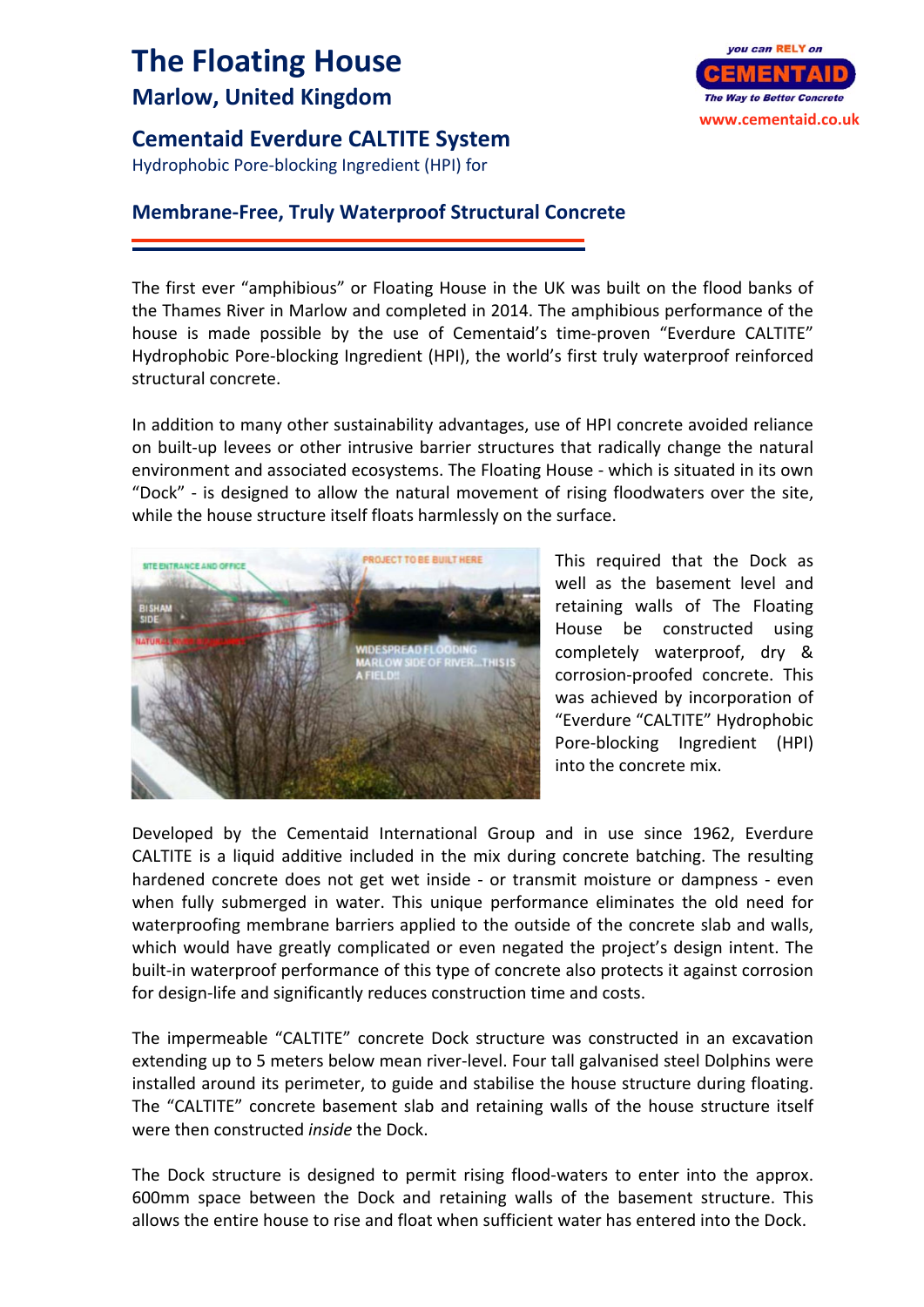

The tall Dolphin structures around the perimeter of the Dock act as vertical guideposts. These allow the house to slide up and down when it needs to move, and to rise in a stable, even fashion without any tilting



The below‐water, basement level of the house includes a Games and Cinema Room as well as Study and Utility rooms. The fully waterproof "CALTITE" concrete means that interior floor and wall finishes of these basement living areas remain dry and completely immune to the effects of rising dampness as well as any other moisture transmission that would otherwise occur through normal or ordinarily waterproofed concrete elements.



The photo above shows the already-cast "CALTITE" concrete base slab and pumpplacement of the impermeable "CALTITE" concrete into the formwork for the retaining walls of the house. The completed house is bone dry and performing to the satisfaction of all parties.